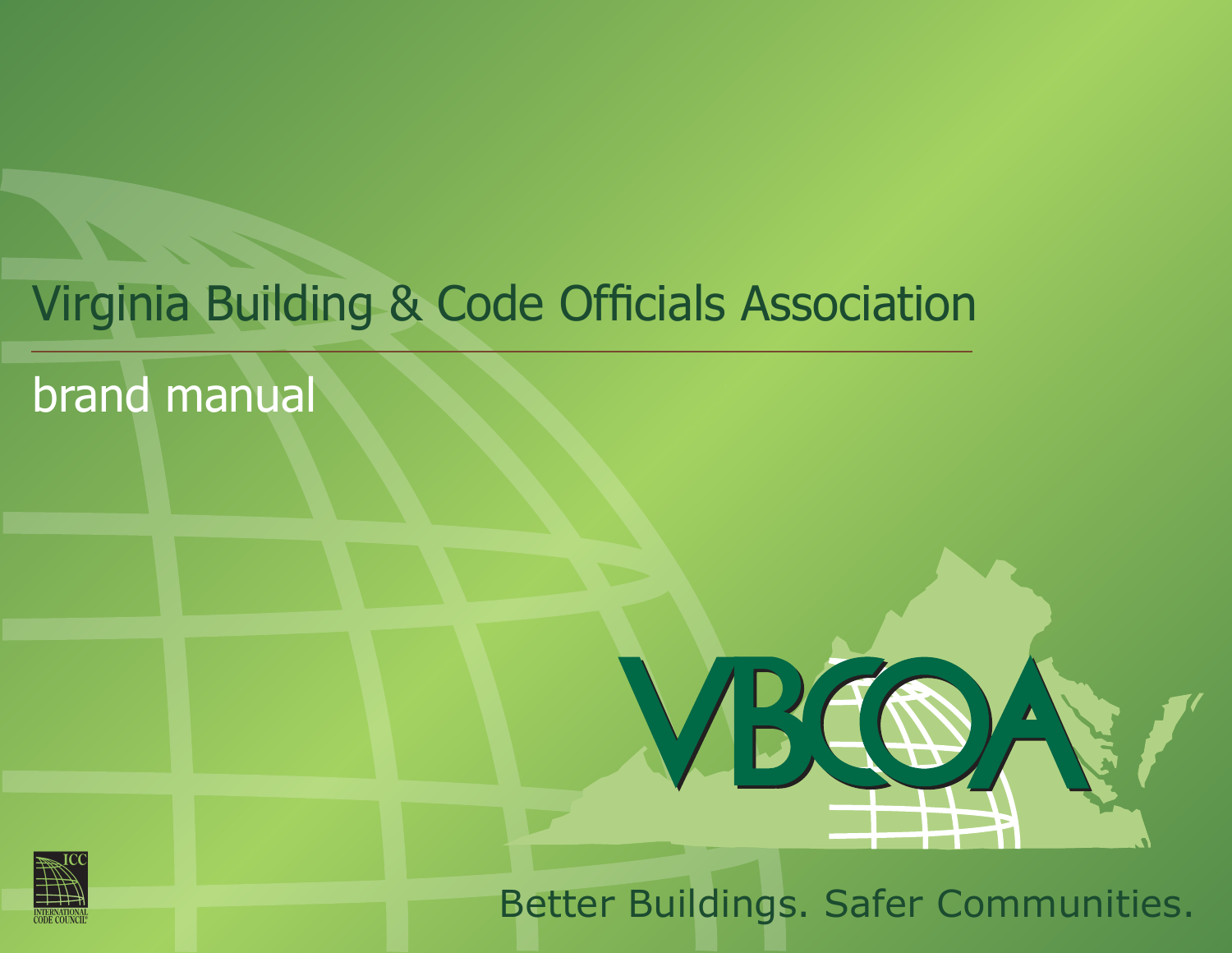# Welcome to the Brand Manual table of contents

## Welcome to the VBCOA brand manual.

#### Introduction

As a statewide network of building safety professionals, we are dedicated to ensuring the safety of all who live, work, and visit the Commonwealth of Virginia. It's why we are in business.

Our brand is our most valuable asset to achieving this goal. It represents what we stand for, the beliefs and values on which we operate, and why we do what we do. As we communicate to our various audiences, it's important to maintain this image in every interaction. From code development meetings to community presentations, media campaigns to print materials, we need to be consistent about promoting the values of VBCOA.

This manual is a tool to help guide and strengthen the body of visual communications that will build VBCOA into a highly recognized and respected brand. It contains guidelines, rules, and examples for maintaining our brand in all of our communications.

#### What's inside

| What is a brand?4   |
|---------------------|
| <b>VBCOA Brand</b>  |
|                     |
|                     |
| Target Audiences  8 |
|                     |
|                     |
| Using the Logo      |
|                     |
|                     |
|                     |
|                     |
|                     |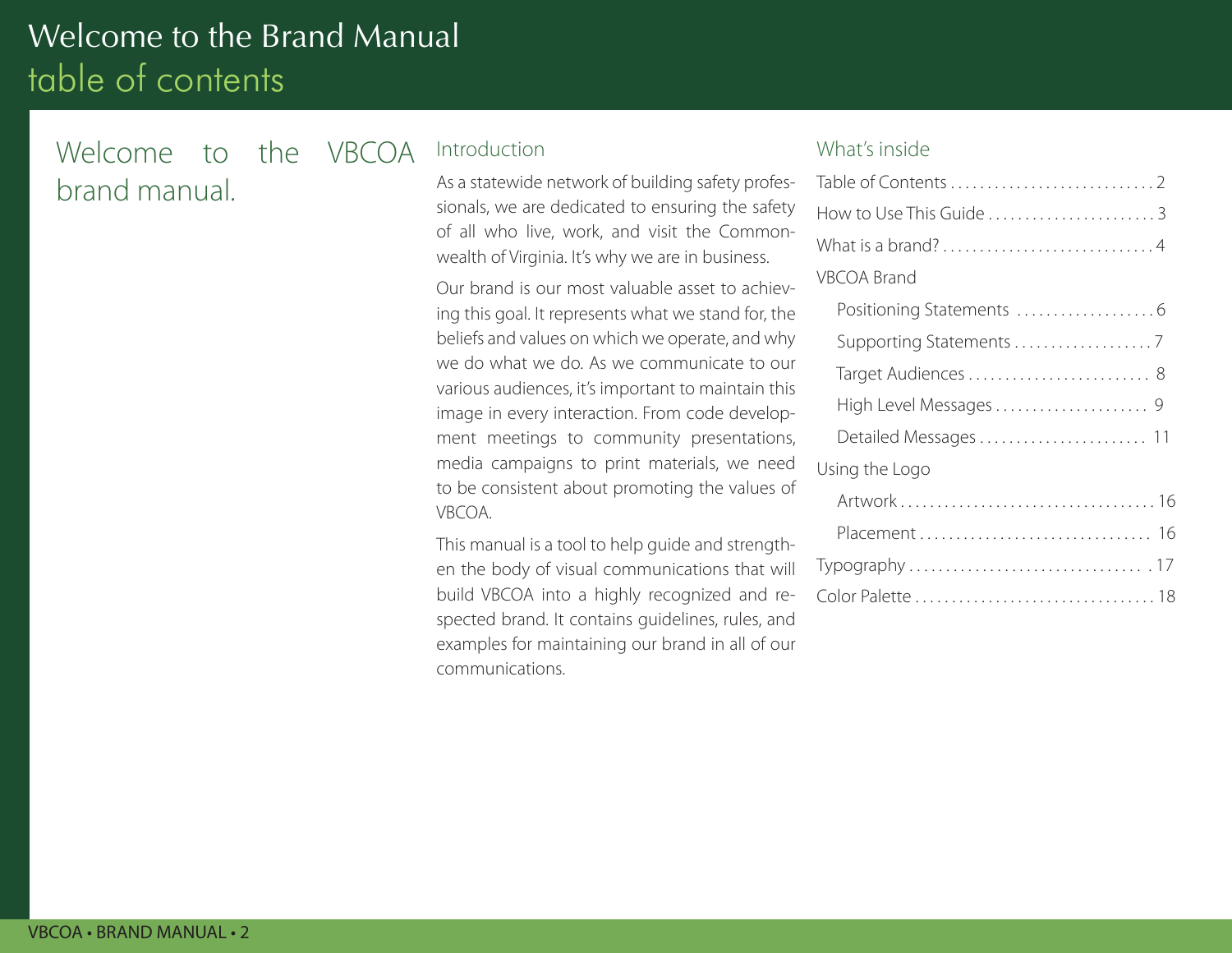## Welcome to the Brand Manual how to use this manual

## "You can have brilliant ideas, but if you can't get them across, your ideas won't get you anywhere."

Lee Iaccoca Former CEO, Chrysler

#### Getting started

The VBCOA brand means something. Whether it's text in brochures or a field inspection, all of our messages must reflect the key elements of our brand. Put simply, it's who we are.

The key to managing our brand is consistency and education. The first step is to educate all of our internal audiences about the VBCOA brand. The second step is paying close attention to all of the messages we send out. Are they consistent? Do they accurately reflect our brand?

So keep an open mind, and realize that the better we know ourselves, the better we can tell others about our company.

#### Using this manual

The VBCOA brand manual establishes official policy and standards for the design and text of all publications, stationery, signage, and other applications, including the Web.

Adhering to these standards will help ensure that communications from every employee speak with a clear and uniform voice that best represents the image and brand of VBCOA.

This manual establishes consistent visual and editorial policies and covers many applications of the visual identity system, including proper usage of the logo, colors and fonts to use, and more.

Questions regarding how to use any of the brand elements should be directed to Heather Toro Derrick, Communicate Consulting at hderrick@ communicateconsulting.com.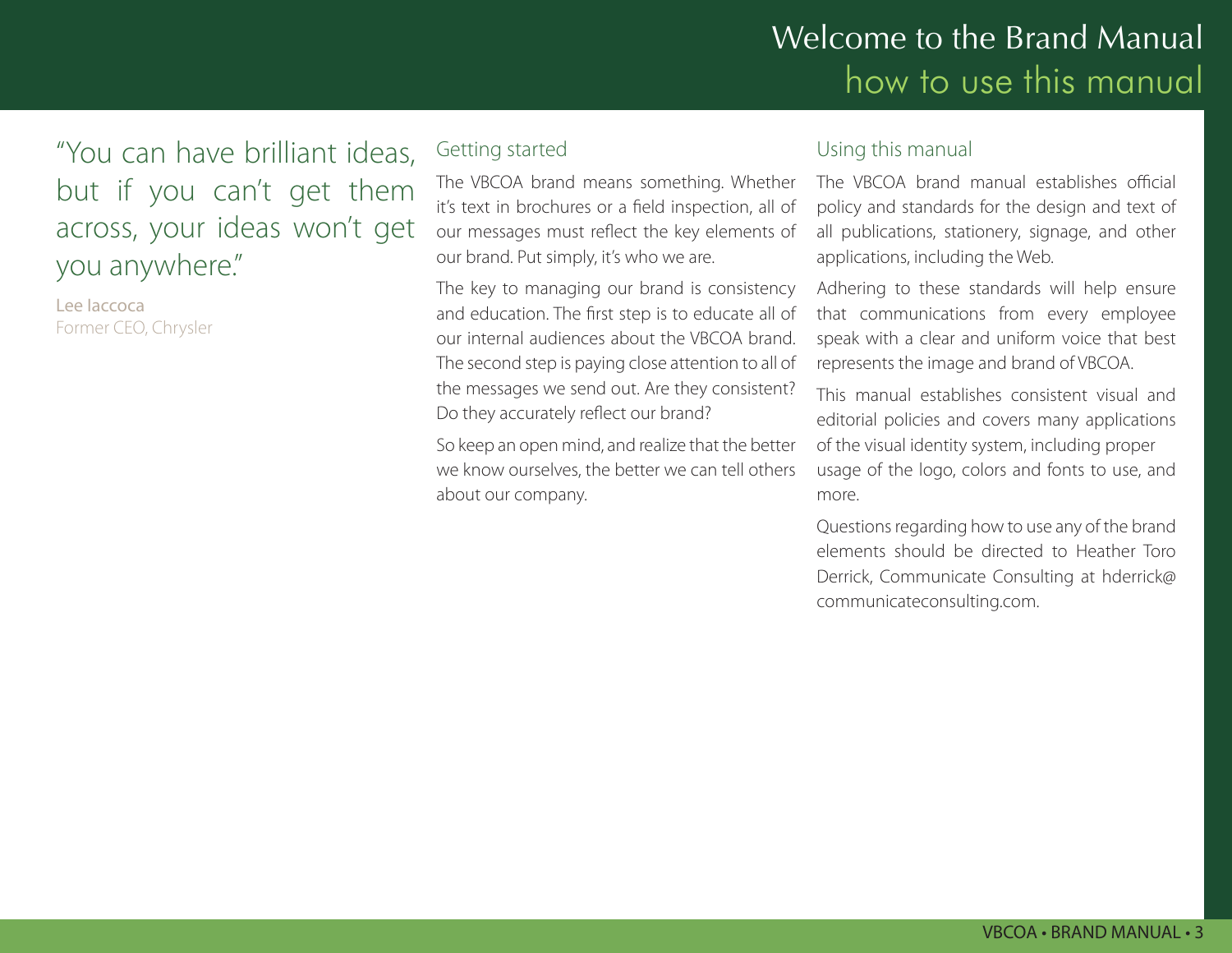# What is a Brand? the basics of branding

## "A brand is a person's gut feeling about a product, service or organization."

Marty Neumeier Author, *A Dictionary of Brand*

#### What is a brand?

All industries have buzzwords that are used daily but rarely understood. Brand is one of them in the marketing world. According to The Interbrand Glossary (October 2006):

"A brand is a mixture of attributes, tangible and intangible, symbolized by a trademark, which if managed properly, creates value and influence. 'Value' has different interpretations: from a marketing or consumer perspective it is the promise and delivery of an experience; from a business perspective it is the security of future earnings; from a legal perspective it is a separate piece of intellectual property."

#### What is not a brand?

A brand is not a logo, an advertising campaign, a slogan, or even a product.

Instead, according to Marty Neumeier, a brand is a gut feeling about a product, service or organization. It's a person's gut feeling because brands are defined by individuals, not companies, markets or publics. It's a gut feeling that must resonate with all stakeholders: employees, shareholders, customers and partners.

In other words it not was YOU say it is, it's what THEY say it is.

#### Why do we need a brand?

According to Brandchannel.com, "Brand Called You" by Steven Van Yoder, brands have a number of strategic functions:

- Differentiate from the competition.
- Position a focused message in the hearts and minds of target customers.
- Persist and be consistent in marketing.
- Customize services to reflect the brand.
- Deliver messages clearly and quickly.
- Project credibility.
- Strike an emotional chord.
- Create strong user loyalty.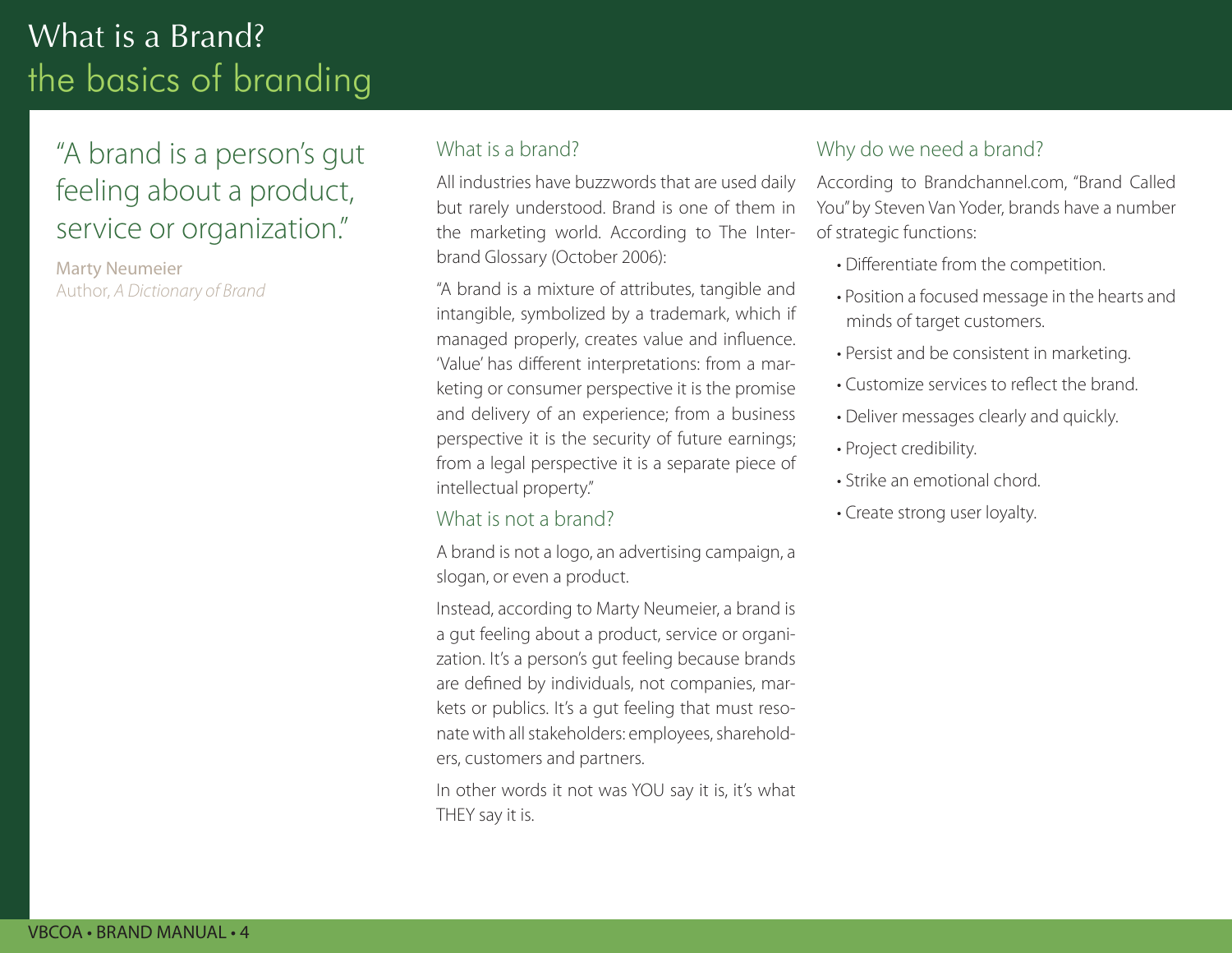# What is a Brand? the basics of branding

## "A product is made in a factory; a brand is made in the mind"

Walter Landor Founder, Landor Associates

#### The three parts of a brand

#### 1**.** Behavior

A brand starts with behavior; a code of conduct toward clients, the public, subcontractors and suppliers, and each other. It should be a part of everything we do, from the way we answer the phones, to the products and subcontractors we choose. Brand behavior is the brand brought to life; therefore, we must live our brand. If we're going to sing it, we gotta bring it.

#### 2. Appearance

Appearance, or "look and feel," has to do with graphic design elements, including our logo, color palette, typography, and more. All of our marketing efforts must be consistent and work together, not as single pieces.

#### 3. Language

Language, or "tone and manner," involves our company's entire system of verbal communication. This includes ad copy, taglines, website content, press releases and presentations. As with look and feel, these verbal expressions must be consistent and recognizable.

#### The brand continuum

The value of a good brand begins with loyal, repeat customers, therefore our ultimate goal is building customer loyalty.

The way to do that is the continuum shown below from Interbrand (October 2006). We have to make sure customers become aware of the brand, understand it, find it relevant to their lives, distinguish it from the competition, then choose our brand and experience customer satisfaction.



#### VBCOA • BRAND MANUAL • 5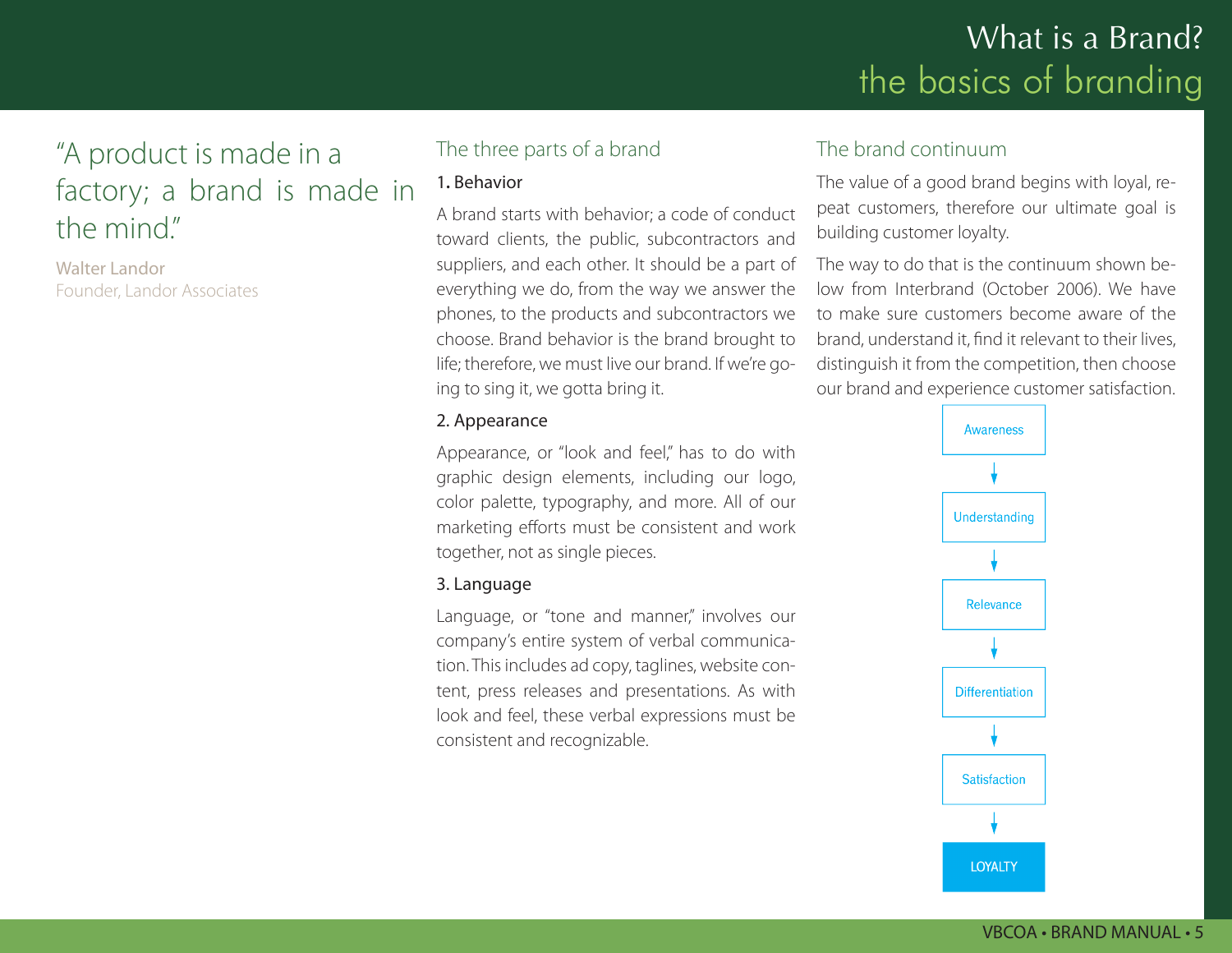# The VBCOA Brand positioning statements

### Brand Promise

VBCOA is a statewide network of building safety professionals dedicated to the protection of the health, safety, and welfare of all persons who live, work, or visit the Commonwealth of Virginia.

#### Positioning statements

The Virginia Building and Code Officials Association (VBCOA) is a statewide organization of building safety professionals dedicated to the protection of the health, safety, and welfare of all persons who live, work, or visit the Commonwealth of Virginia.

Since 1929, we have worked to foster partnerships among all groups associated with the construction industry. By working together we can build better buildings and safer communities.

In order to promote safety in building and construction across the Commonwealth, VBCOA promotes the understanding and uniform interpretation and enforcement of regulations relating to the fire protection and structural adequacy of buildings and the safety and health of the occupants.

Our strength is our members. Being a member of VBCOA means you're a leader in the building safety profession, and you're part of an organization that is recognized nationally for their efforts to improve the building code.

#### Tagline

The VBCOA mission and positioning statements are captured in our tagline and internal mantra:

#### Better Buildings. Safer Communities.

If we plug this into our three parts of a brand, the implications are clear:

#### 1. Behavior

We portray the skill, competence and character expected of a member of the building safety profession.

#### 2. Appearance

The look and feel of all our communications materials will reflect a professional, building safety organization.

#### 3. Language

We care about the safety of all those who live, work and visit our communities. That's why all of our messages speak to real people. We're committed to protecting people and their property.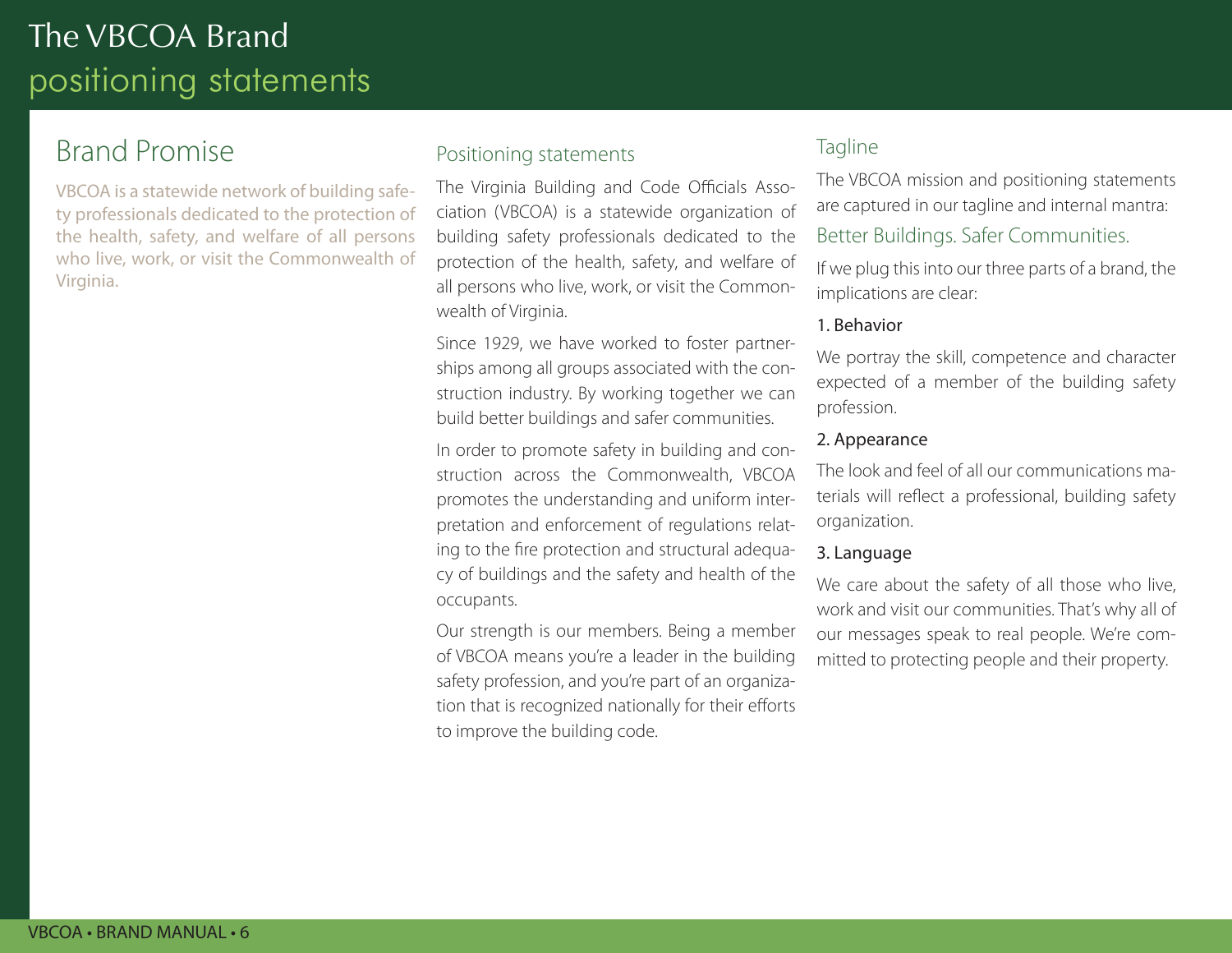## Our Mission

To protect the health, safety, and welfare of all persons who live, work, or visit the Commonwealth of Virginia by providing a statewide network of building safety professionals.

#### Brand Drivers/Values

#### Professionalism

We portray the skill, competence and character expected of a member of the building safety profession.

#### Safety

Our job is to ensure the safety of all people who live, work, and visit the Commonwealth and their property. We are building safety professionals first and foremost.

#### Community

We are good stewards of our local community because we live and work here too. We care about the protection of the health, safety, and welfare of all people who live, work, or visit our communities.

#### Customer Service

Whether we're working with local officials or a homeowner, we are patient, understanding, and willing to help. Sometimes there may be more than one right answer to a problem, and we are both flexible and creative in solving a code issue.

#### Resource and Education

We're trained professionals who know exactly how the code will effect a project. We're both a resource in building and development issues and a source of continuing training and education.

#### Leadership

As an organization we have been a leader in the building safety profession for over 80 years. We have a strong, diverse membership and leadership that are nationally recognized for their contributions to the improvement and understanding of building code development.

#### Partnering

As an organization, it is our goal to foster communication between all groups associated with the construction industry. We believe that by working together we can provide a safer built environment.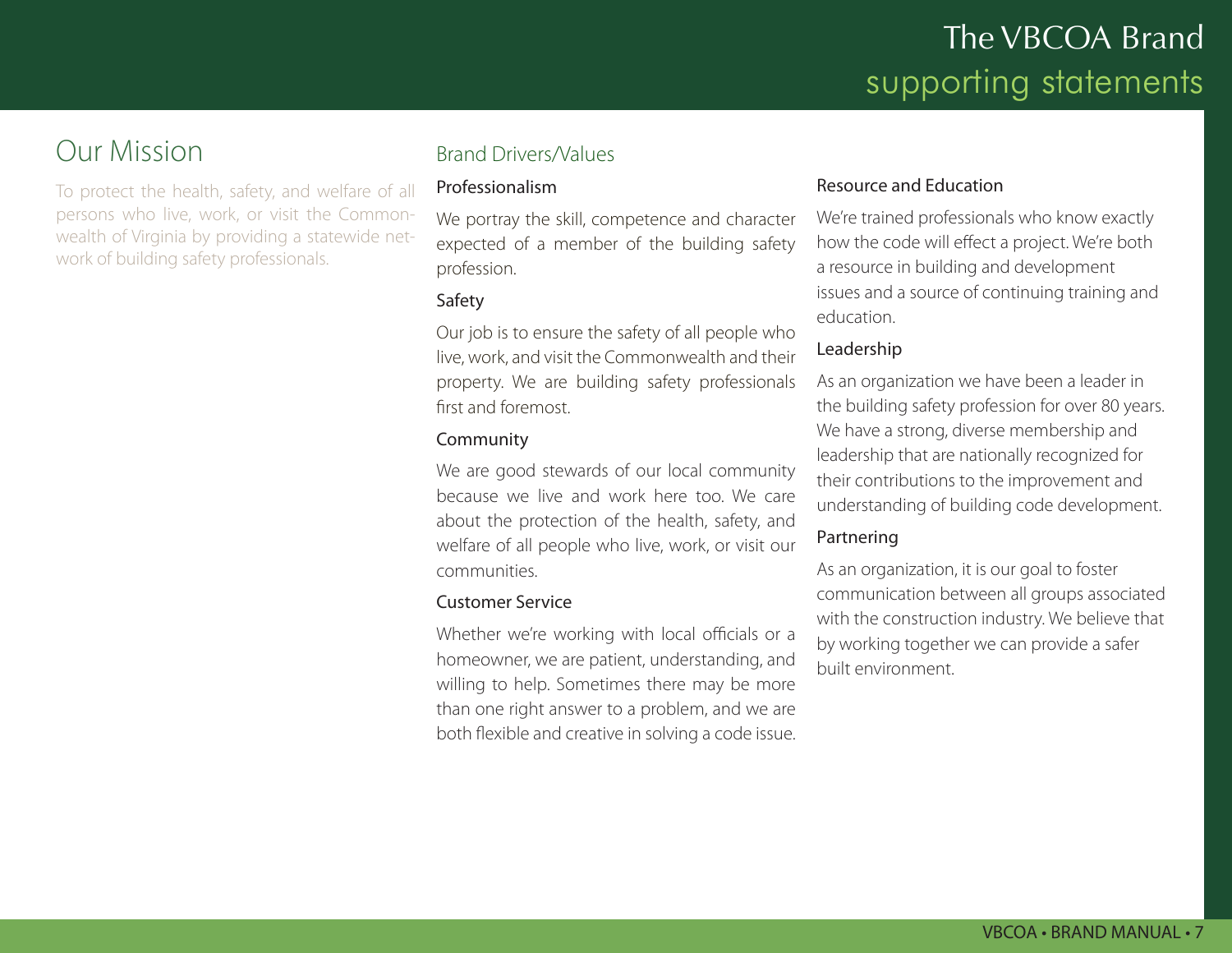## Who are we talking to?

In order to conduct our business on a daily basis, there are key audiences that we interact with. These audiences are vital to the success of VBCOA and are prioritized in order of importance.

#### Primary Audiences Building and Code Officials

This audience includes building and code officials employed in the Commonwealth of Virginia.

**Members**: This includes current members and past members of VBCOA

**Non-members**: This includes officials who are not affiliated with VBCOA

#### **Citizens**

This audience includes citizens who live and work in various localities across the Commonwealth of Virginia.

#### **Contractors**

This audience includes both large and small commercial and residential builders and developers

#### Design Professionals

This audience includes architects, engineers, land surveyors and consultants who are involved in the design of commercial and residential structures.

#### Secondary Audiences Elected Officials

This audience includes all local and state elected government officials, such as mayors, city council members, state and federal representatives.

#### Local Government Administration

This includes officials and employees who are appointed or hired by the Commonwealth of Virginia, such as town managers and Commonwealth attorneys.

#### State Agencies

This audience includes all state agencies such as DHCD.

#### Tertiary Audiences

#### Partners

This audience includes other industry-specific organizations that are involved in the construction industry.

#### Media Contacts

This audience includes local and national news media and industry specific media. These are groups who can help VBCOA connect to the above audiences.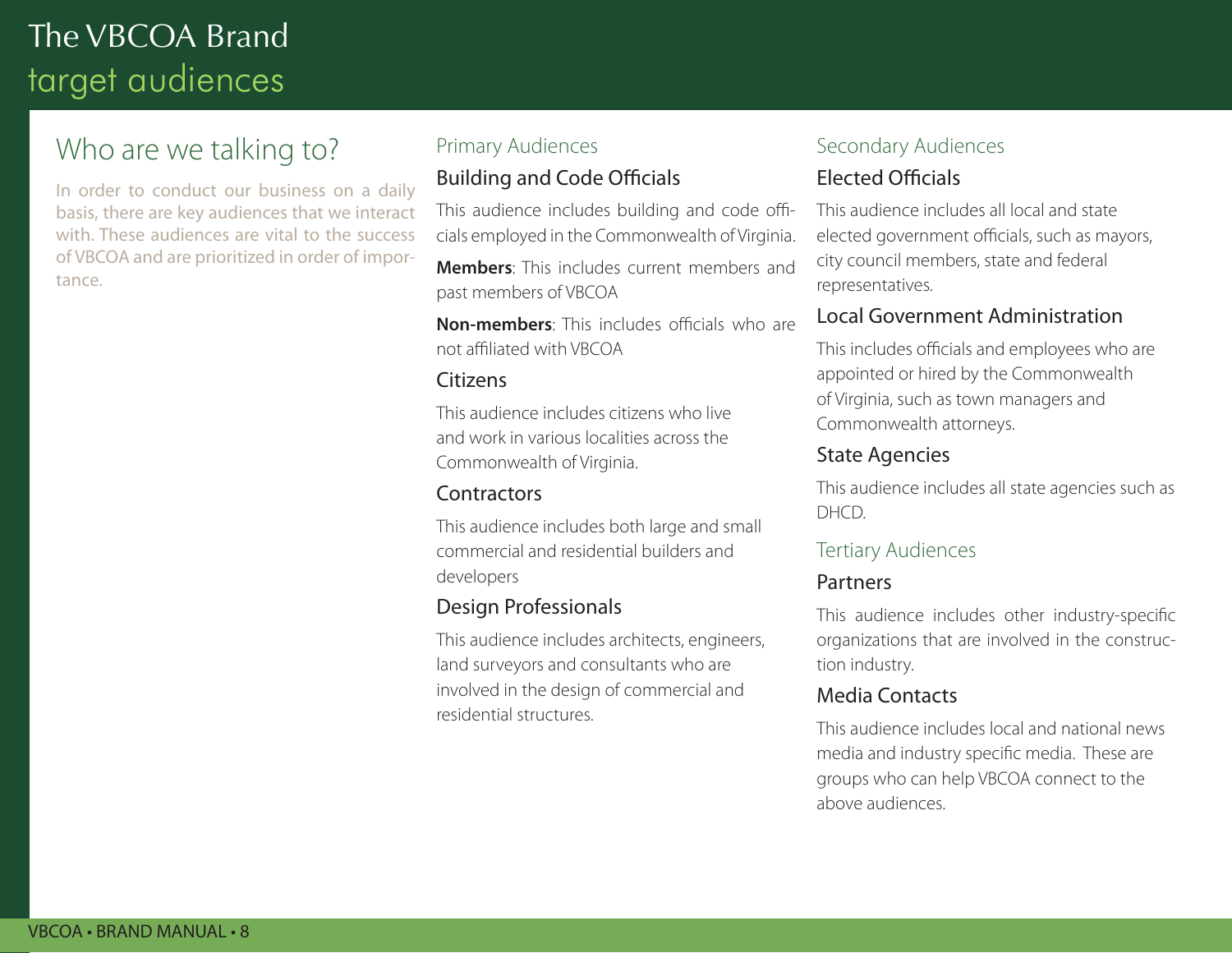## Talk to our audiences

The way we approach a homeowner is different than the way we would approach an engineer. The following messages describe the key messages we want to communicate to each specific audience.

#### Primary Audiences

#### Building and Code Officials

**Members**: As a member of VBCOA, you're a leader in the building safety profession. And we have the training, networking, and resources to help make your job easier – plus a whole network of professionals across the state to support you. Let's work together to build better buildings and safer communities.

**Non-members:** It's not always easy being a building safety professional – but what you do is important to keeping the people who live, work, and visit our state safe. And we have the training, networking, and resources to help make your job easier and advance your career – plus a whole network of professionals across the state to support you. Let's work together to build better buildings and safer communities.

#### **Citizens**

You want you and your family to be safe. So do we. That's why it's our job to make sure your home, your kid's school, your work, or even the place where you by your groceries, is a building that will ensure your health, safety, and well-being. So come talk to us before you start that next project, we have the knowledge and expertise to help you do it. Let's work together to build better buildings and safe communities.

#### **Contractors**

No one likes for their job to get held up. It costs you time, money, and your patience. We can help you get it right the first time, with expertise and knowledge in building safety and local codes. So you get a safer, better quality project, and a little more of that time, money, and patience back. Let's work together to build better buildings and safer communities.

#### Design Professionals

It's your job to design buildings that are innovative , functional and sustainable - and the last thing you want are limits on that good design. That's why we want to help you design buildings that promote the health, safety, and wellbeing of its occupants with expertise in building safety and local codes. Let's work together to build better buildings and safer communities.

#### Continued on Page 10...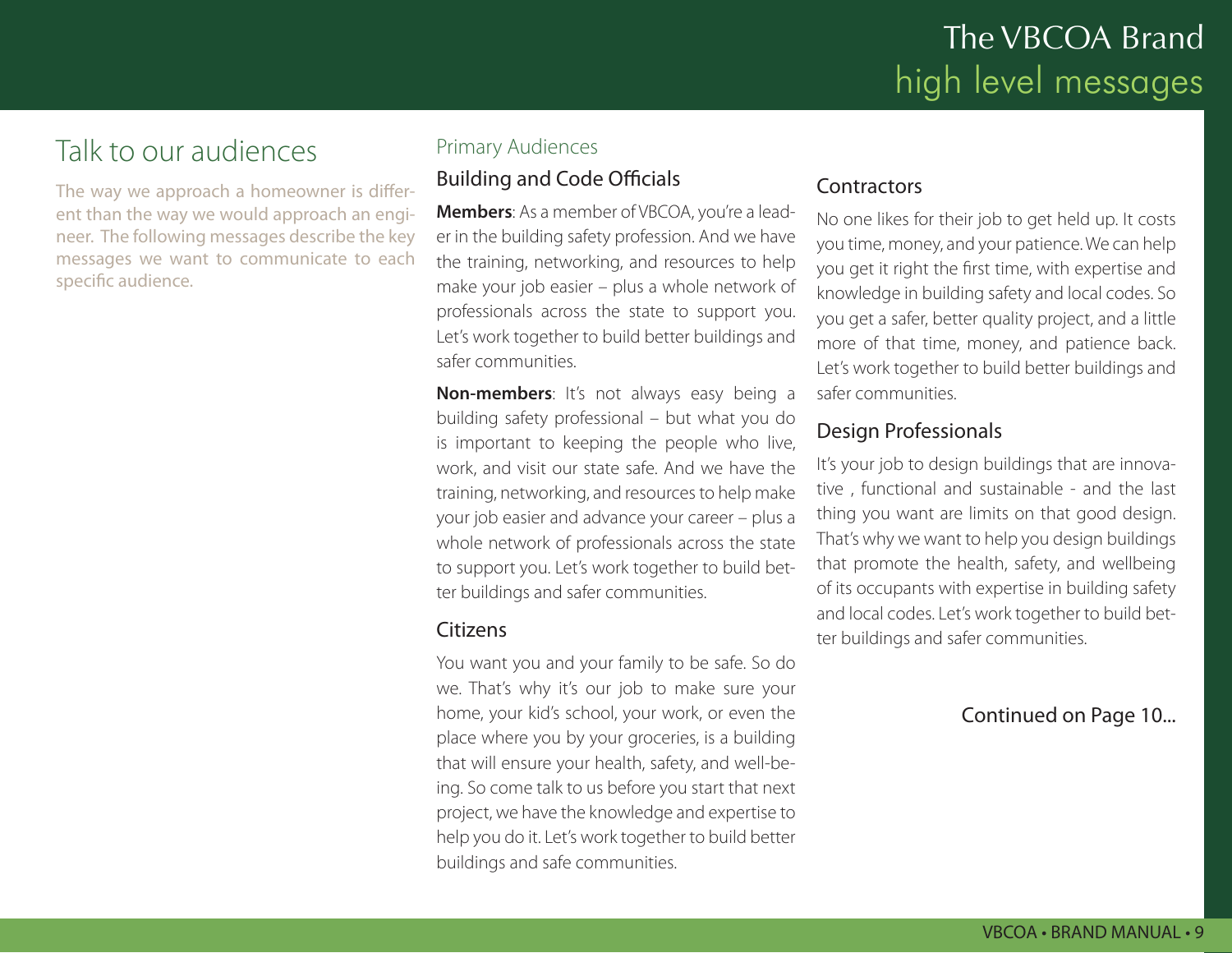## Talk to our audiences

The way we approach a homeowner is different than the way we would approach an engineer. The following messages describe the key messages we want to communicate to each specific audience.

# Secondary Audiences

#### Elected Officials

Your constituents depend on you to represent them and their interests. We can help you promote community and economic development by ensuring the safety of all those who live, work and visit your community. By supporting your building officials participation, we can ensure this community is known for promoting safety and community development, not costly, dangerous government oversight. Let's work together to build better buildings and safer communities.

#### Local Government Administration

Strong community support depends on making sure all government employees are doing their job properly. We can help you promote community and economic development by ensuring the safety of all those who live, work and visit your community. By supporting your building officials participation in our organization, we can ensure this community is known for promoting safety and community development, not costly, dangerous government oversight. Let's work together to build better buildings and safer communities.

#### State Agencies

It's your job to make sure our built environment promotes the health, safety, and well-being of all citizens. So is ours. By supporting us, we can help you balance the law with community development. Let's work together to build better buildings and safer communities.

#### Tertiary Audiences

#### Partners

You're an expert in your industry and care about how code development affects your profession. It's our goal to foster communication between all groups in the construction industry. We believe that by working together we can balance the law with development. Let's work together to build better buildings and safer communities.

#### Media Contacts

Message catered to audience and occasion.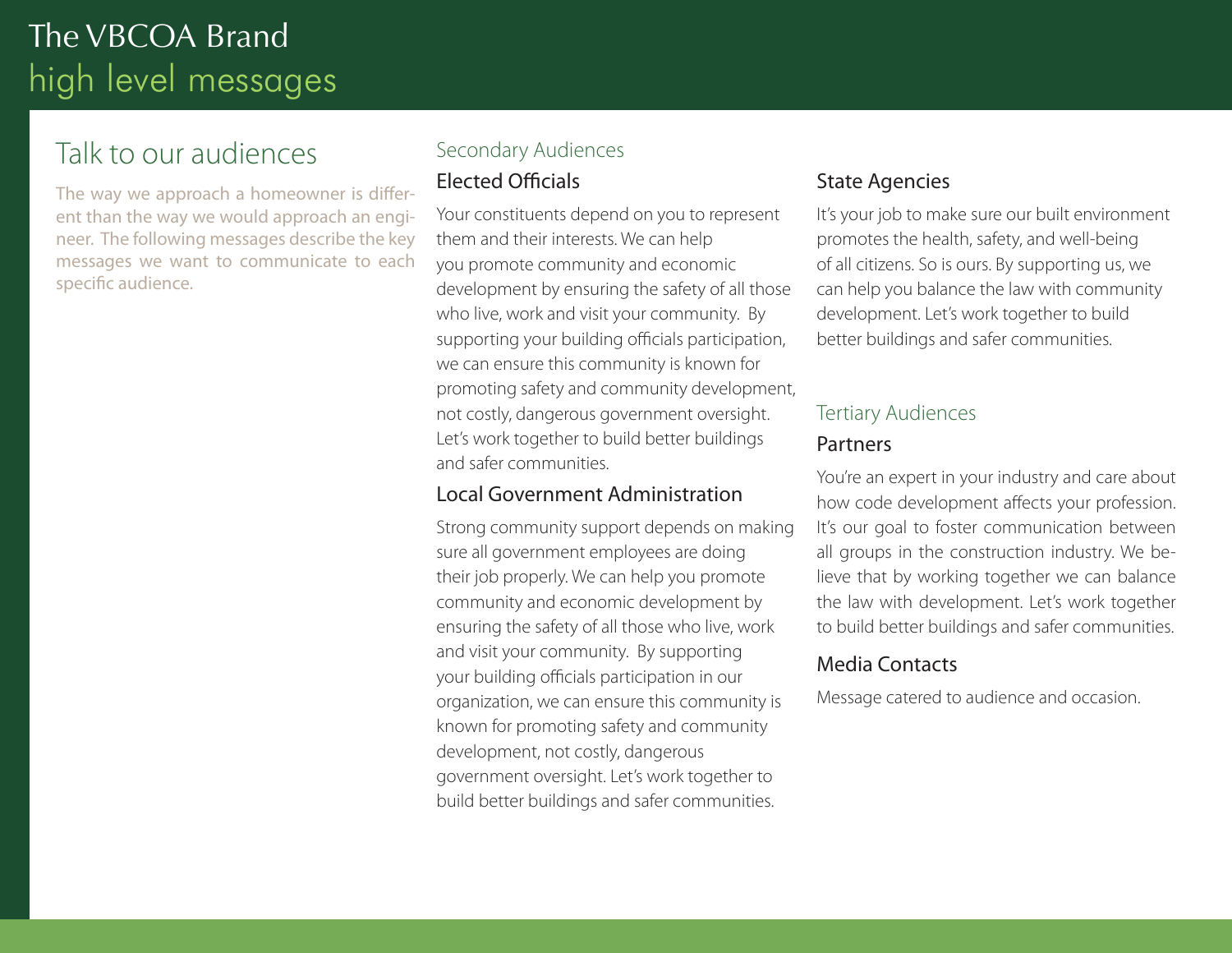## Talking about ourselves

The following sentences, organized by common questions we've received, describe in greater detail how VBCOA is ensuring better buildings and safer communities.

| <b>WHO</b>                                     | <b>WHAT THEY CARE ABOUT</b>                                                              | WHAT WE WANT TO TELL THEM                                                                                                                                                                                                                                                                                                            |
|------------------------------------------------|------------------------------------------------------------------------------------------|--------------------------------------------------------------------------------------------------------------------------------------------------------------------------------------------------------------------------------------------------------------------------------------------------------------------------------------|
| <b>Building &amp; Code</b><br><b>Officials</b> | My work can be time consuming<br>and overwhelming. Why should<br>this be part of my job? | We are building safety professionals like you. By being a part of<br>VBCOA, we can provide your required trainings for free, as well as<br>resources to make your job easier.                                                                                                                                                        |
|                                                | Will my local government adminis-<br>tration support my involvement?                     | We are a professional organization that is vital to doing your job prop-<br>erly and efficiently. We have the support of local and state govern-<br>ment, and we will go to bat for you when you need it.                                                                                                                            |
|                                                | Why should I care about code<br>development and uniformity?                              | Consistency and predictability allows for all parties in the construction<br>industry to be educated in building safety and local codes. That way<br>they're happy and you're happy, too.                                                                                                                                            |
|                                                | Other localities don't understand<br>the issues we face in my commu-<br>nity.            | While we have our differences, we need to work together so that we<br>can combat state mandates and other industry pressures that will<br>make our jobs harder.                                                                                                                                                                      |
|                                                | Why should I work with other<br>localities?                                              | Chances are, if you run into a problem, someone else in the state<br>has too. Being a member means you have a whole network of<br>professionals to support and help you. Visit other regions and use<br>our resources so you don't have to go it alone or recreate the wheel.<br>Together we can save each other time and patience.  |
|                                                | How can being a member benefit<br>me personally and professionally?                      | VBCOA has 80 years of experience and national recognition for code<br>development. We can provide you exposure on a state and national<br>level, ensuring your job security and career advancement.                                                                                                                                  |
|                                                |                                                                                          | Go technical.                                                                                                                                                                                                                                                                                                                        |
| <b>VBCOA Members</b>                           | What can VBCOA do for me both<br>professionally and personally?                          | VBCOA has 80 years of experience and national recognition for code<br>development. We can provide you exposure on a state and national<br>level, ensuring your job security and career advancement.                                                                                                                                  |
|                                                | Other localities don't understand<br>the issues we face in my commu-<br>nity.            | While we have our differences, we need to work together so that we<br>can combat state mandates and other industry pressures that will<br>make our jobs harder.                                                                                                                                                                      |
|                                                | Why should I work with other<br>localities?                                              | Chances are, if you run into a problem, someone else in the state<br>has too. Being a member means you have a whole network of<br>professionals to support and help you. Visit other regions and use<br>our resources, so you don't have to go it alone or recreate the wheel.<br>Together we can save each other time and patience. |
|                                                |                                                                                          | Continued on page 12                                                                                                                                                                                                                                                                                                                 |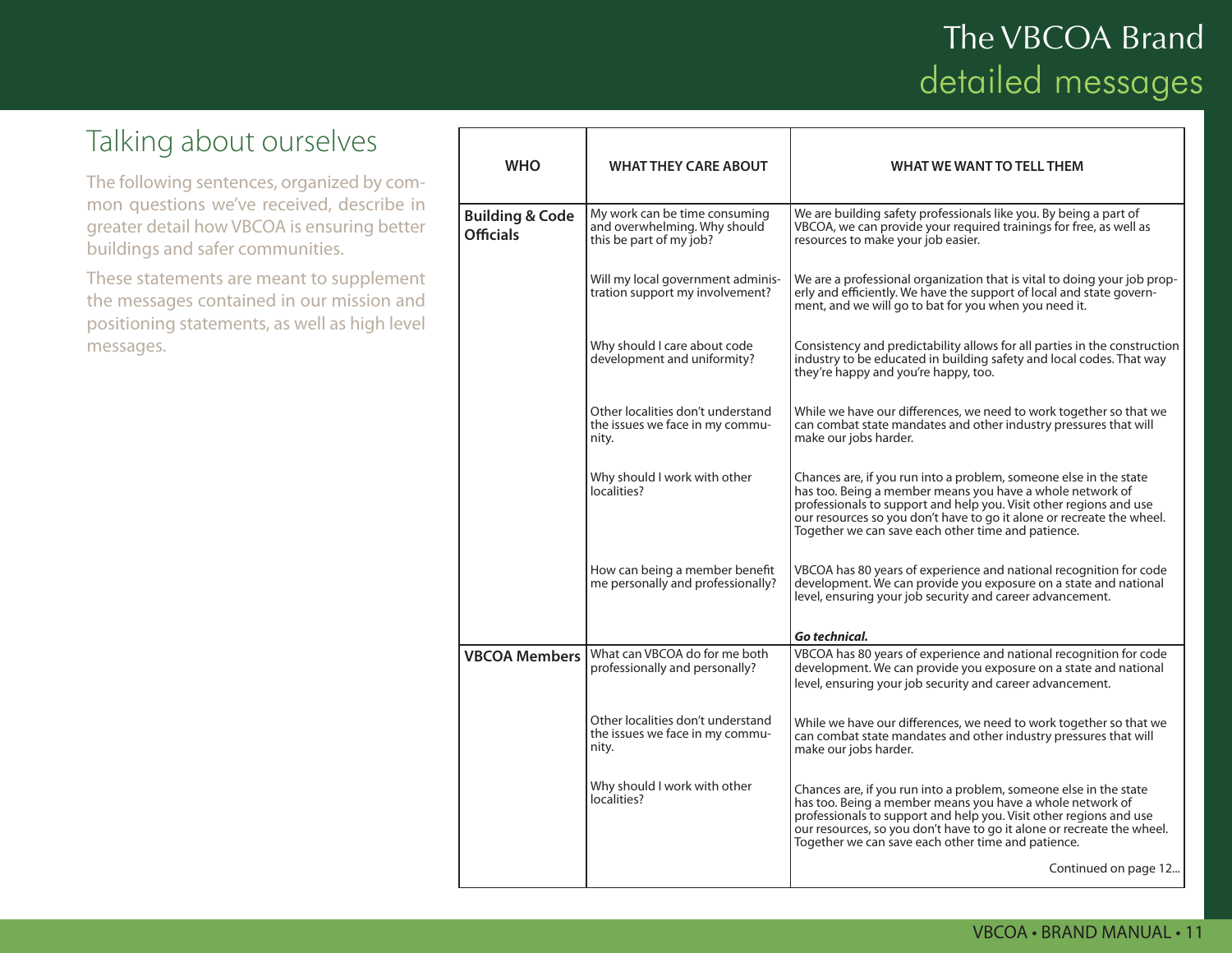## Talking about ourselves

The following sentences, organized by common questions we've received, describe in greater detail how VBCOA is ensuring better buildings and safer communities.

| <b>WHO</b>                        | <b>WHAT THEY CARE ABOUT</b>                                      | WHAT WE WANT TO TELL THEM                                                                                                                                                                                                                               |
|-----------------------------------|------------------------------------------------------------------|---------------------------------------------------------------------------------------------------------------------------------------------------------------------------------------------------------------------------------------------------------|
| <b>VBCOA Members</b><br>continued | Why should I change how I do my<br>job or care about uniformity? | Consistency and predictability allow for all parties in the construction<br>industry to be educated in building safety and local codes. That<br>way they're happy and you're happy, too. Be open-minded and stick<br>together as a profession.          |
|                                   | What resources do you have for<br>me?                            | We're here for you – so use us! We can provide free required trainings,<br>resources, networking, lobbying code development on your behalf,<br>and partnerships with other organizations.                                                               |
|                                   | How is the organization benefiting<br>my profession?             | We have a strong, diverse membership and leadership to quide us<br>down a path that will improve the image of our profession, increase<br>membership, ensure uniform compliance, and promote community<br>and economic development.                     |
|                                   |                                                                  | Go technical.                                                                                                                                                                                                                                           |
| <b>Citizens</b>                   | What is your job?                                                | When we do our job, nothing happens. We ensure the safety of all<br>people who live, work, and visit the Commonwealth. That means you<br>can live your lives without thinking twice.                                                                    |
|                                   | Why should I come to you before I<br>start a project?            | We're building safety professionals who are trained and certified. So<br>you can come to us and ask us questions before you go to the home<br>improvement store. In the end, by coming to us first, we can save you<br>time, money, and avoid problems. |
|                                   | Aren't you just going to tell me I<br>can't complete my project? | This is your home and your investment. We want you to get the best<br>quality that fits your budget. Because we're experts in building safety<br>and local codes, we can find options for you so you can still get your<br>project done.                |
|                                   | What happens when a code issue<br>stops my project?              | We want to help you without endangering you. That's why we have to<br>balance the law with your project. So we'll take the time to explain to<br>you the why and help you figure out the how.                                                           |
|                                   |                                                                  | Stay general.                                                                                                                                                                                                                                           |
| <b>Contractors</b>                | Why should I come to you before I<br>start a project?            | It's easier to ask permission than to beg forgiveness. By coming to<br>us first, we can help you go through your project and anticipate<br>any problems, so you don't lose any time or money once you start<br>construction.                            |
|                                   |                                                                  | Continued on page 13                                                                                                                                                                                                                                    |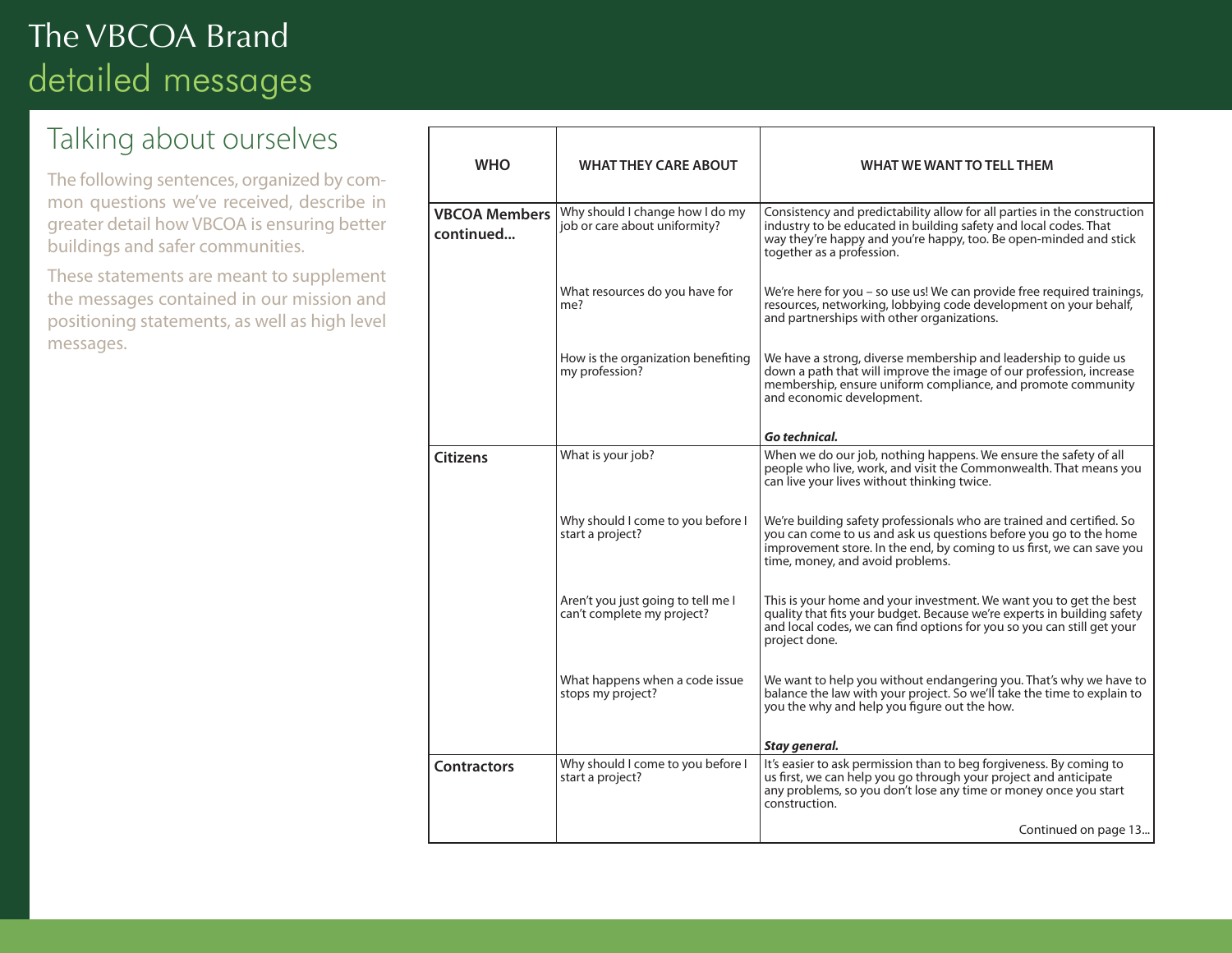## Talking about ourselves

The following sentences, organized by common questions we've received, describe in greater detail how VBCOA is ensuring better buildings and safer communities.

| <b>WHO</b>                      | <b>WHAT THEY CARE ABOUT</b>                                                            | WHAT WE WANT TO TELL THEM                                                                                                                                                                                                                                                                                                                                                          |
|---------------------------------|----------------------------------------------------------------------------------------|------------------------------------------------------------------------------------------------------------------------------------------------------------------------------------------------------------------------------------------------------------------------------------------------------------------------------------------------------------------------------------|
| <b>Contractors</b><br>continued | Will you hold up my job site?                                                          | Contrary to popular belief, we actually want your project to pass<br>smoothly and quickly. That's because we have a lot of work on our<br>plates, too. By coming to us early, you can get it right the first time and<br>avoid costly delays.                                                                                                                                      |
|                                 | How can I speed up the process?                                                        | By being educated on building safety and local codes, you can<br>anticipate problems and design a structure that will pass smoothly.<br>And if all else fails, we're your go-to guy for information and resources.                                                                                                                                                                 |
|                                 | How can you ensure consistency in<br>code enforcement?                                 | As an organization, it's our goal to foster communication between all<br>groups associated with the construction industry. We balance the law<br>with project development, and VBCOA is nationally recognized for our<br>involvement in code development. We don't change the codes, but<br>we can work together to ensure that the codes will positively affect<br>our community. |
|                                 |                                                                                        | Start general, then go technical on a project level.                                                                                                                                                                                                                                                                                                                               |
| Design<br><b>Professionals</b>  | Why should I consult you before I<br>design a project?                                 | We respect your work to design a built environment that is healthy,<br>safe, and promotes well-being. That's our mission, too. We're technical<br>experts in building safety and local codes, so we can help you avoid<br>issues that will cost your project time and money.                                                                                                       |
|                                 | Will you prevent me from incorpo-<br>rating new designs and products in<br>my project? | Ultimately, we have the same goal – to create a project that satisfies<br>the client. We're flexible and willing to work with you during the<br>design phase to create options and find creative solutions.                                                                                                                                                                        |
|                                 | How can you ensure consistency in<br>code enforcement?                                 | As an organization, it's our goal to foster communication between all<br>groups associated with the construction industry. We balance the law<br>with project development, and VBCOA is nationally recognized for our<br>involvement in code development.                                                                                                                          |
|                                 |                                                                                        | Go technical.                                                                                                                                                                                                                                                                                                                                                                      |
| <b>Elected Officials</b>        | How do you impact my commu-<br>nity?                                                   | We care about your community because we live here, too. Our job<br>is to ensure our built environment is healthy, safe and promotes the<br>well-being of all people who live, work, and visit your community.                                                                                                                                                                      |
|                                 | How does your work improve our<br>local government's image with<br>constituents?       | This organization is good for your constituents because it ensures that<br>your building officials are trained and certified. That means you have<br>skilled professionals on the front line, preventing costly damages,<br>while promoting economic development so that businesses can<br>operate safely and legally.                                                             |
|                                 |                                                                                        | Continued on page 14                                                                                                                                                                                                                                                                                                                                                               |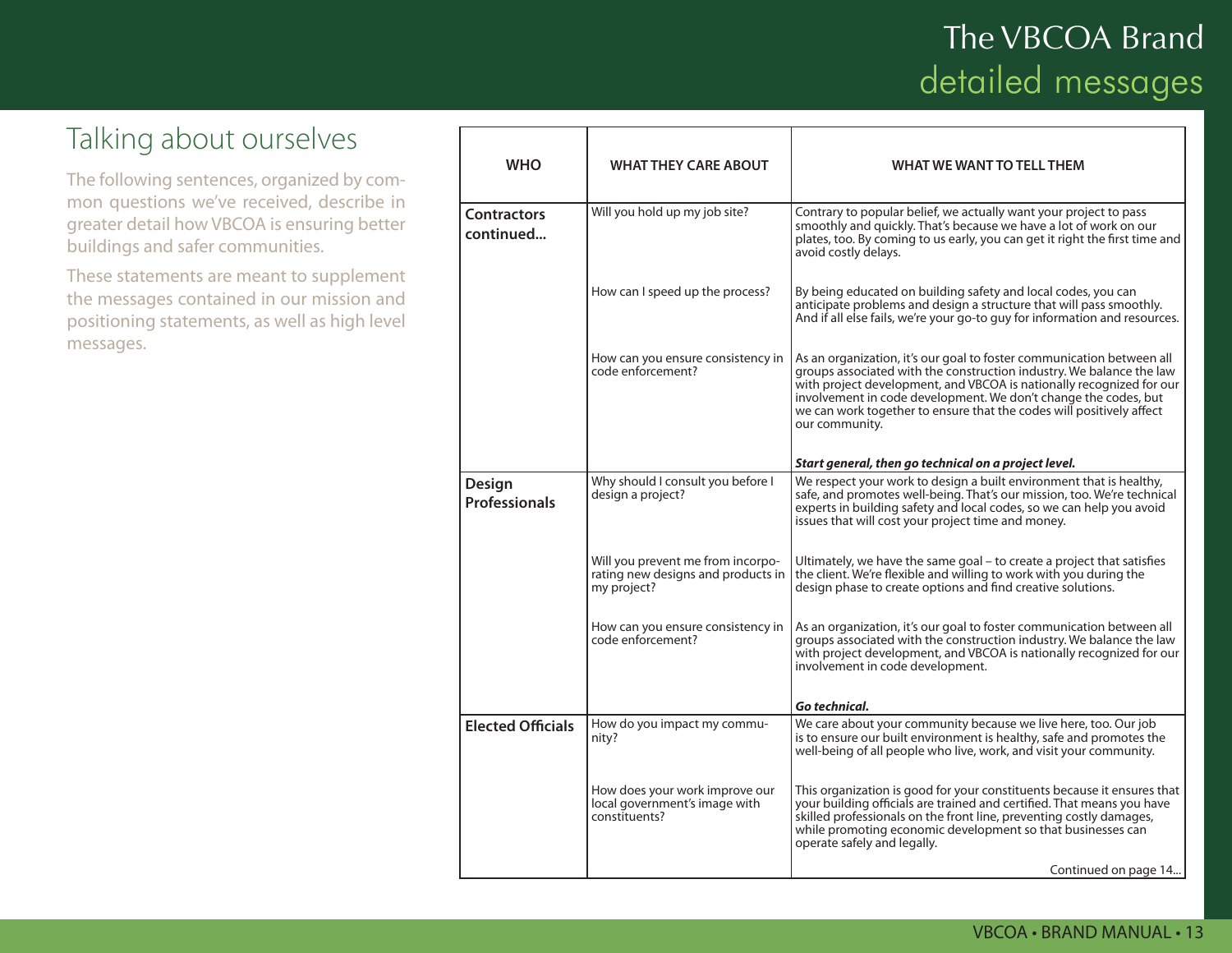## Talking about ourselves

The following sentences, organized by common questions we've received, describe in greater detail how VBCOA is ensuring better buildings and safer communities.

| <b>WHO</b>                            | <b>WHAT THEY CARE ABOUT</b>                                                                                                    | WHAT WE WANT TO TELL THEM                                                                                                                                                                                                                                                                                              |
|---------------------------------------|--------------------------------------------------------------------------------------------------------------------------------|------------------------------------------------------------------------------------------------------------------------------------------------------------------------------------------------------------------------------------------------------------------------------------------------------------------------|
| <b>Elected Officials</b><br>continued | How do I support you?                                                                                                          | Make sure all of your building officials are trained and members<br>of VBCOA. Together, we can ensure this community is known for<br>promoting safety and well-being, and not for costly, dangerous<br>government oversight.                                                                                           |
|                                       | Why should we care about paying<br>attention to code in economic de-<br>velopment projects that are good<br>for our community? | All building codes are state mandates, and we want to get the law<br>right the first time. Think of us as insurance, by including us early<br>in the project, we can make sure the project is completed without<br>the chance of future costs due to natural disasters, accidents or<br>catastrophes.                  |
|                                       |                                                                                                                                | Go general.                                                                                                                                                                                                                                                                                                            |
| Local<br>Government<br>Administration | How do you impact my commu-<br>nity?                                                                                           | We care about your community because we live here, too. Our job<br>is to ensure our built environment is healthy, safe and promotes the<br>well-being of all people who live, work, and visit your community.                                                                                                          |
|                                       | How does your work improve our<br>local government's image with<br>constituents?                                               | This organization is good for your constituents because it ensures that<br>your building officials are trained and certified. That means you have<br>skilled professionals on the front line, preventing costly damages,<br>while promoting economic development so that businesses can<br>operate safely and legally. |
|                                       | How do I support you?                                                                                                          | Make sure all of your building officials are trained and members<br>of VBCOA. Together, we can ensure this community is known for<br>promoting safety and well-being, and not for costly, dangerous<br>government oversight.                                                                                           |
|                                       | Why should we care about paying<br>attention to code in economic de-<br>velopment projects that are good<br>for our community? | All building codes are state mandates, and we want to get the law<br>right the first time. Think of us as insurance, by including us early<br>in the project, we can make sure the project is completed without<br>the chance of future costs due to natural disasters, accidents or<br>catastrophes.                  |
|                                       |                                                                                                                                | Stay general.                                                                                                                                                                                                                                                                                                          |
| <b>State Agencies</b>                 | How do you ensure that code<br>enforcement is uniform and con-<br>sistent?                                                     | We offer training and certification to ensure that building safety<br>professionals across the state are educated and informed.                                                                                                                                                                                        |
|                                       | How do you balance code enforce-<br>ment with economic and commu-<br>nity development?                                         | We appreciate the balancing act you have to do between enforcing<br>the law and promoting community development. We're here to<br>support you by balancing uniform compliance with completing<br>projects that are good for the community.                                                                             |
|                                       |                                                                                                                                | Continued on page 15                                                                                                                                                                                                                                                                                                   |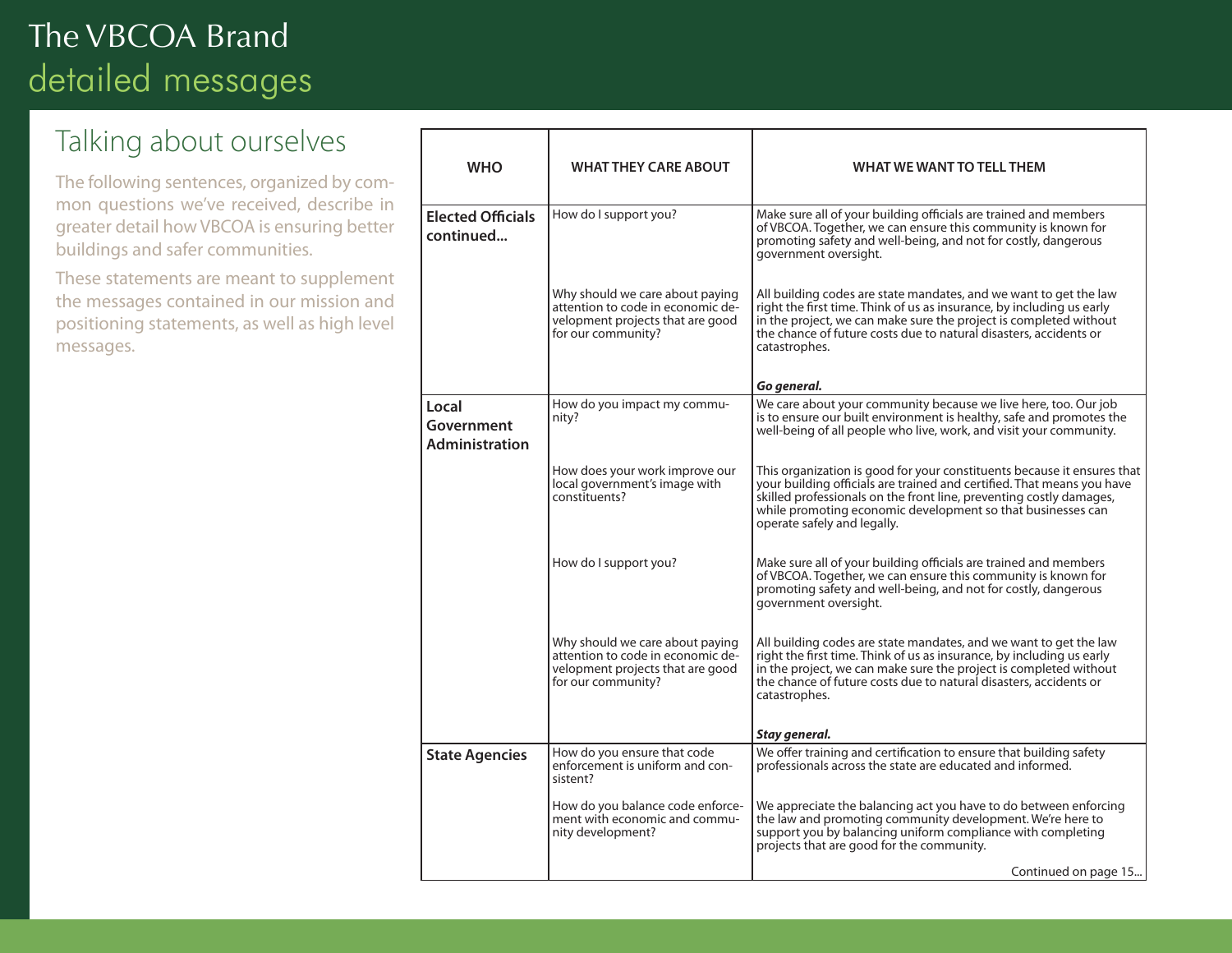## Talking about ourselves

The following sentences, organized by common questions we've received, describe in greater detail how VBCOA is ensuring better buildings and safer communities.

| <b>WHO</b>                         | <b>WHAT THEY CARE ABOUT</b>                                                                           | WHAT WE WANT TO TELL THEM                                                                                                                                                                                                                                                                                                                         |
|------------------------------------|-------------------------------------------------------------------------------------------------------|---------------------------------------------------------------------------------------------------------------------------------------------------------------------------------------------------------------------------------------------------------------------------------------------------------------------------------------------------|
| <b>State Agencies</b><br>continued | How can we trust that your organi-<br>zation will be able to promote and<br>enforce code development? | We're still here - 80 years means we have the experience and<br>dedication to keep our organization going strong. We have a strong,<br>diverse membership and leadership to guide us down a path that will<br>improve the image of our profession, ensure uniform compliance, and<br>promote community and economic development.<br>Go technical. |
|                                    |                                                                                                       |                                                                                                                                                                                                                                                                                                                                                   |
| <b>Partners</b>                    | How can you help promote code<br>development for my industry?                                         | We're the communication link with all parties in the construction<br>industry. So we can work together to make sure the code won't<br>negatively affect your industry.                                                                                                                                                                            |
|                                    | How can you help support our<br>organization?                                                         | We're here for you. We can help promote your organization through<br>recognition, financial support, and partner resources.                                                                                                                                                                                                                       |
|                                    | Will you balance the law with what<br>I have to do?                                                   | We also need your resources and expertise to support our<br>organization. By working together, we can serve both of our<br>industries.                                                                                                                                                                                                            |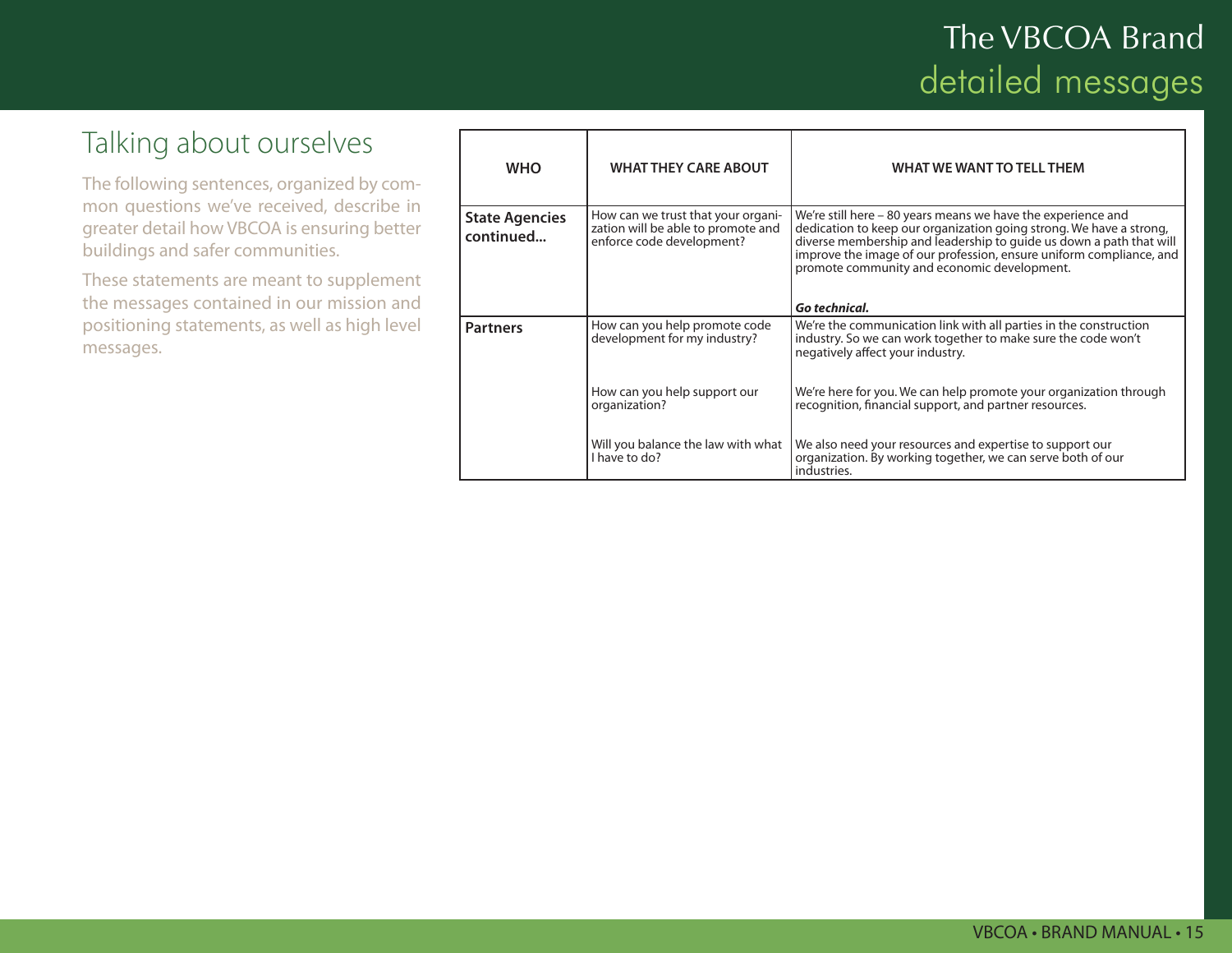# Using the Logo artwork and logo placement

## 'A trademark is a symbol of a corporation. It is not a sign of quality... it is a sign of the quality.'

Paul Rand American Graphic Designer



#### About the artwork

The logo consists of three basic parts: the Virginia map, a globe segment relating to ICC, and the initials of Virginia Building Code Officials Association.

It is made up of two colors and white: Pantone (PMS) 577U and Pantone (PMS) 3425U (see color palette).

#### Grayscale Logo

For black and white publications, or when color is not an option, there is a grayscale version of the logo available.

If using the grayscale version of the logo on a solid background color, the background must provide adequate contrast.

In grayscale, lettering is black and the Virginia map is 30% black screen.

# Primary logo

#### Alternate logo



#### Area of isolation

A minimum amount of white space around the logo is required. Use the distance from the bottom of Virginia to the VBCOA lettering as the unit by which to measure the area of isolation.

This area of isolation protects the logo from other imagery, graphics, and page trim.

#### Size of the logo

Depending on usage, the size of the logo will change. The logo should be sized for clear legibility with the minimum amount of white space around it. This will often be more visually appealing than a logo that is sized too large for the space available, making it cluttered and harder to read. Let good taste be your guide when sizing the logo.

#### Minimum size requirements

For ideal legibility, the minimum width of the logo is 2 inches.

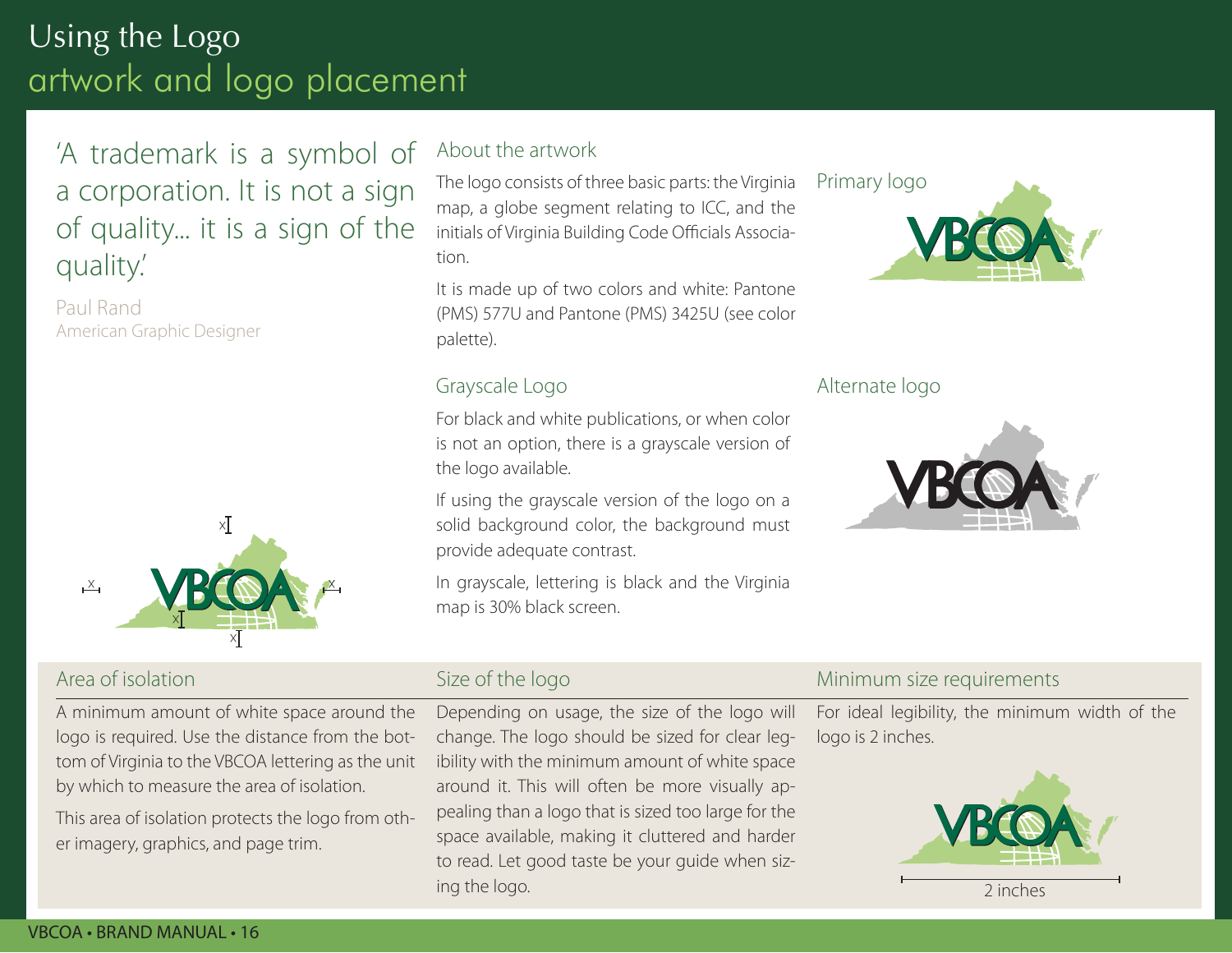# Typography what fonts to use

## Type families

The typefaces (or fonts) used in the VBCOA brand are Franklin Gothic Black and Myriad Pro. A blend of the two fonts can be used for all communications.

#### Franklin Gothic Black

The Franklin Gothic type family is a sans serif font with extra bold weight. It serves as the main font used for the Association name on letterhead, in all caps 14 point.

Franklin Gothic Black ABCDEFGHIJKLMNOPQRSTUVWXYZ abcdefghijklmnopqrstuvwxyz

#### Myriad Pro

This is a clean, simple font that suggests efficiency and professionalism. It is very versatile and can be used for headlines, sub-headlines and body text. It's also a font family that is fairly accessible on most computers.

Myriad Pro Light ABCDEFGHIJKLMNOPQRSTUVWXYZ abcdefghijklmnopqrstuvwxyz

Myriad Pro Regular ABCDEFGHIJKLMNOPQRSTUVWXYZ abcdefghijklmnopqrstuvwxyz

**Myriad Pro Semibold ABCDEFGHIJKLMNOPQRSTUVWXYZ abcdefghijklmnopqrstuvwxyz**

**Myriad Pro Bold ABCDEFGHIJKLMNOPQRSTUVWXYZ abcdefghijklmnopqrstuvwxyz**

*Myriad Pro Italic ABCDEFGHIJKLMNOPQRSTUVWXYZ abcdefghijklmnopqrstuvwxyz*